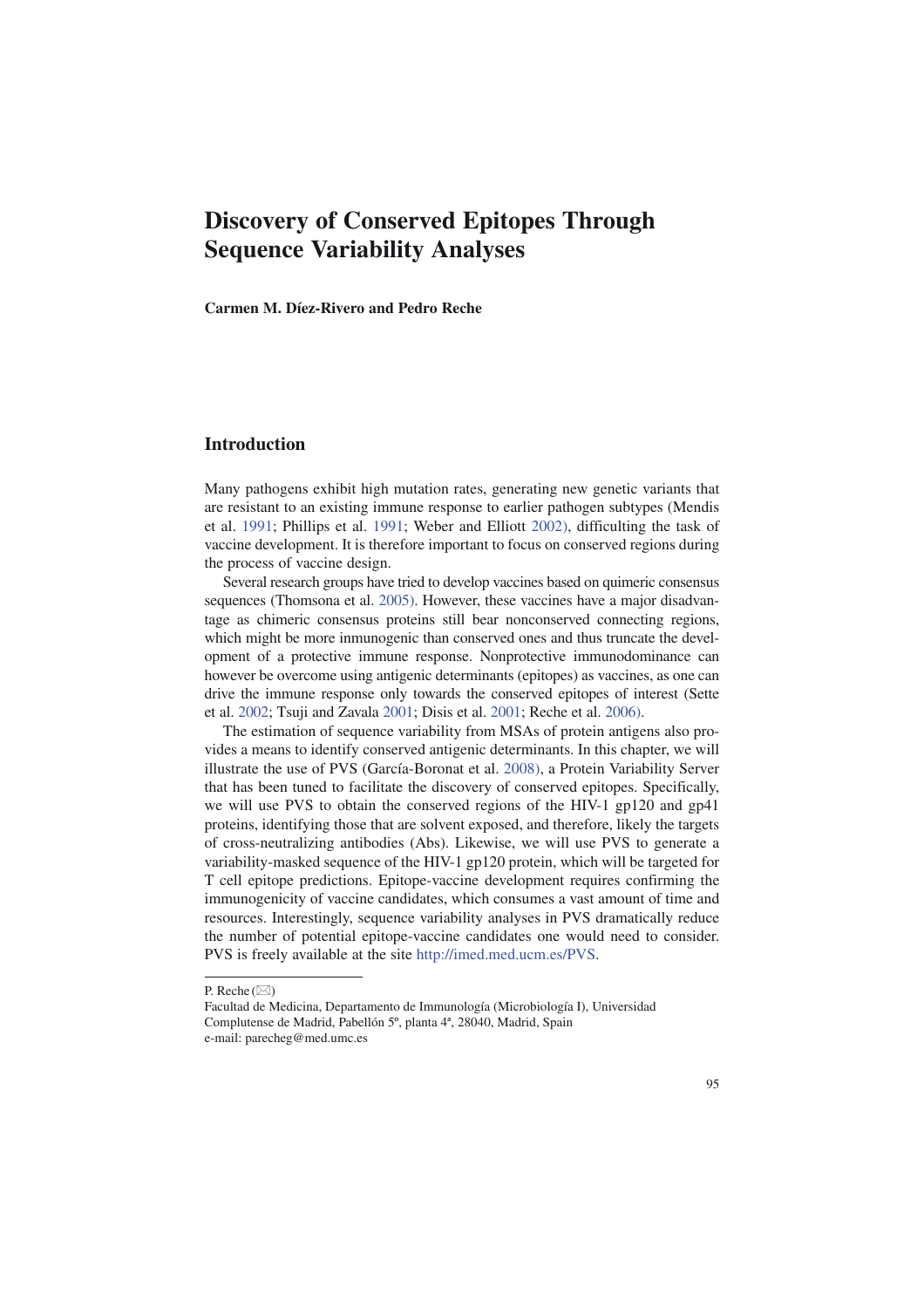## **Materials and Methods**

# *MSAs*

For this study two proteins are used: The gp120 (residues 31-183 in gp160) and the gp41 (residues 528–674 in gp160), which are both membrane glycoproteins of HIV-1 (strain H2XB2). Both the gp120 and gp41 MSAs, were generated from 359 representative sequences of the HIV-1 clades A (73), B (85), C (85), D (51) and 01 AE (65) using the program MUSCLE (Edgar 2004). The gp41 and gp120 MSAs are available at http://imed.med.ucm.es/PVS/supplemental/gp120\_pvs.html and http://imed.med.ucm.es/PVS/supplemental/gp41\_pvs.html, respectively.

# *PVS Description and Usage*

PVS (Protein Variability Server) is a web-based tool (Fig. 1) that following a protein sequence variability analysis performs several tasks that are relevant for structure-



**Fig. 1** *PVS web interface.* The web interface is divided into the INPUT, SEQUENCE VARIABILITY OPTIONS and OUTPUT TASKS sections which overall facilitate an intuitive use of the server. The web interface also provides links to help pages and specific information regarding the elements featured by the server accessible from the question mark icons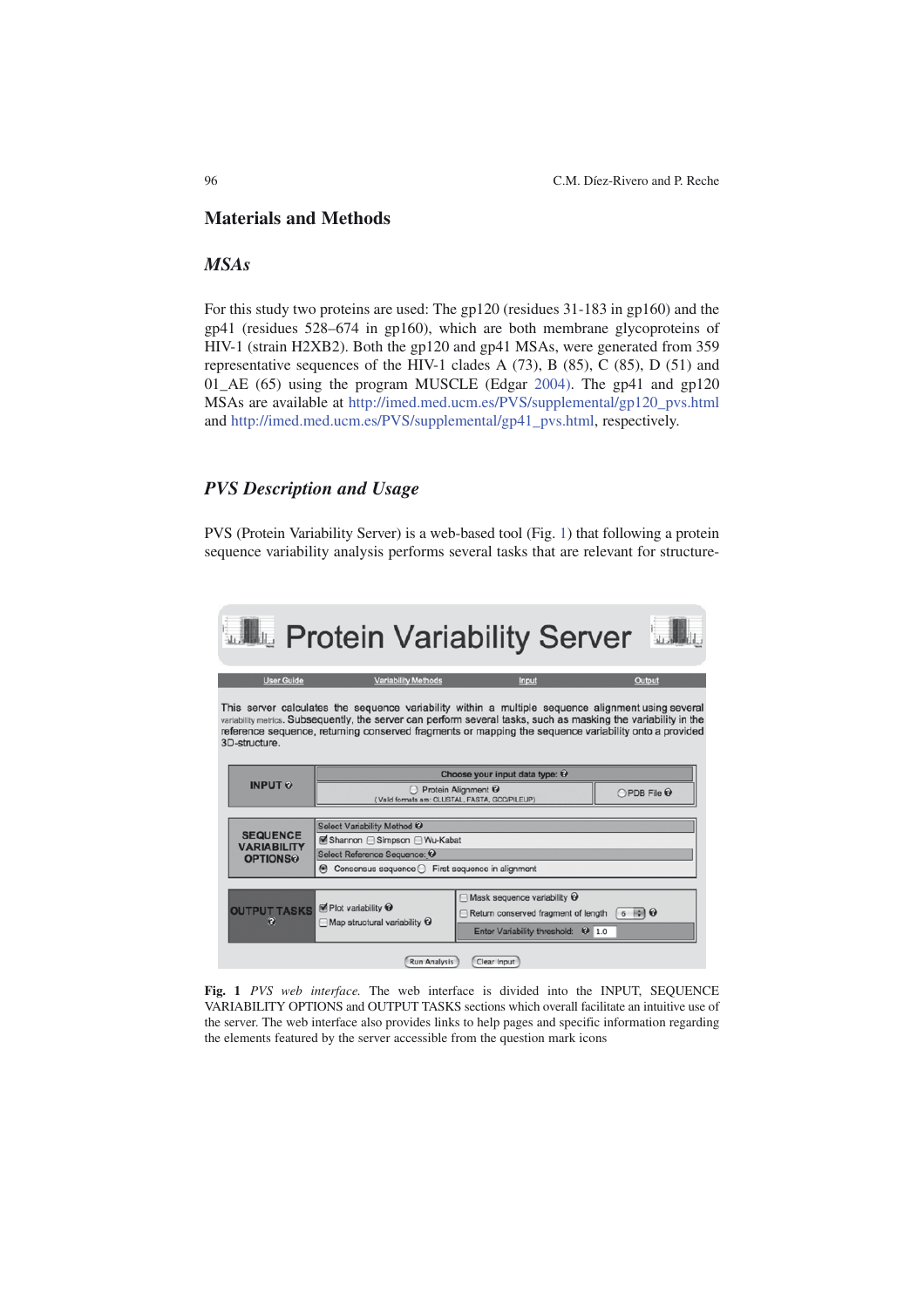function studies and vaccine design. PVS main input is an MSA provided by the user, but it can also take a PDB file as main input, generating an MSA from it (for details see García-Boronat et al. 2008) The sequence variability in the MSA is computed *per site* using three different metrics: The Shannon Diversity index (Shannon Entropy) (Shannon 1948), the Simpson Diversity Index (Simpson 1949) and the Wu-Kabat Variability Coefficient (Wu and Kabat 1970). In this study, we have selected the Shannon Diversity Index (H) as the variability metric. H ranges from 0 (only one amino acid type is present at that position) to 4.322 (all 20 amino acids are equally represented in that position). Note, that for a site including gaps the maximum value of H will be 4.39. A site with a value of H under 1.0 is indicative of a site with very low variability (Reche and Reinherz 2003).

PVS optional tasks include that of plotting the variability in MSA – computed for each selected variability method – against a sequence consisting of a consensus sequence or the first sequence in the MSA. If the task "map structure variability" is selected and a PDB with relevant 3D-coordinates is submitted, PVS will map the sequence variability in the MSA onto the provided 3D-structure. Mapping the sequence variability onto the provided PDB is achieved by simply replacing the B-factor of the relevant residues with the variability values. Variability mapped 3D-structures can be visualized and manipulated interactively using JMOL (http://jmol.sourceforge.net/). The variability is shown in the 3D-structrure using a color scale that goes from blue for constant residues to red for highly variable residues. PVS also offers the possibility of returning the "conserved fragments." A variability threshold (*Vt*) and a minimum length of the conserved fragments need to be provided with this option. Under these selections, if a PDB is provided, PVS will also display a graph of the protein sequence with the conserved fragments shown in blue. By clicking on a fragment, one can locate the fragment on the 3D structure.

Finally, PVS can return the selected reference sequence with the variable positions masked. Specifically, those residues with variability greater than a user selected threshold will be shown with a "." symbol. The returned masked sequence is in FASTA format and can be directly submitted to RANKPEP (Reche and Reinherz 2007; Reche et al. 2004; Reche et al. 2002), a T cell epitope prediction tool that can anticipate conserved T-cell epitopes from a variability-masked sequence.

## **Results and Conclusion**

Sequence variability is exploited by biological systems to generate functional heterogeneity (e.g., receptors involved in antigen recognition). Therefore, sequence variability analyses have traditionally been used to fill gaps in structural knowledge (Wu and Kabat 1970; Reche and Reinherz 2003). In addition, sequence variability analyses are also important for vaccine development as they also enable the identification of conserved antigenic determinants (Reche et al. 2006). For that purpose, we recently developed PVS, a web-based tool for protein variability analysis,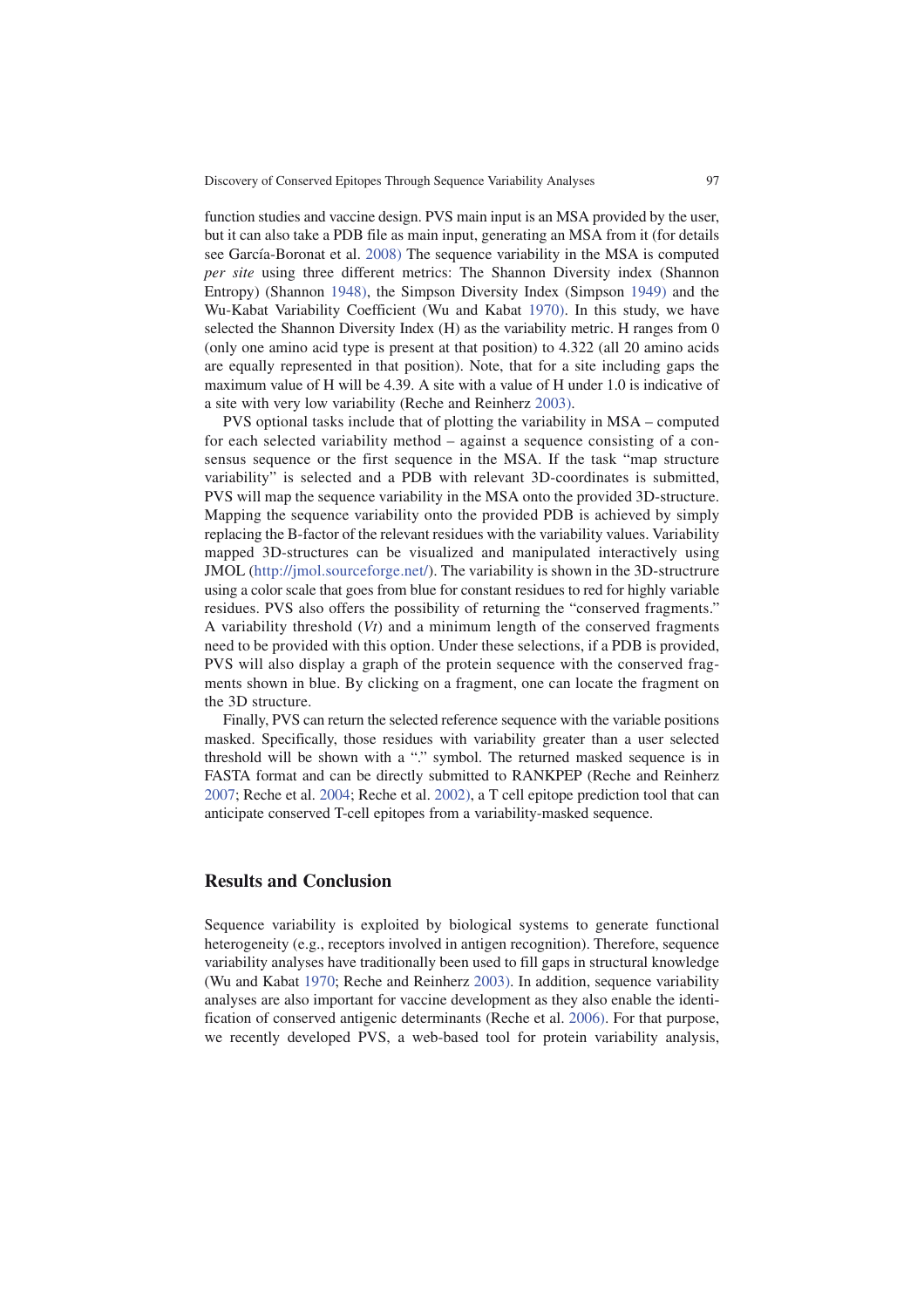#### **VARIABILITY MASKED SEQUENCE**

#### Fasta sequence:

>81423282008 3d2aln

L. NVTE. FNMWKN. MVEQMH. DIISLWDQSLKPCVKLTPLCVTL. CCNTS. ITQACPK VSF.PIPIHYCAPAG.AILKC....FNGTGPC.NVSTVQCTHGIKPVVSTQLLLNGSL AE...IRSEN.T.N.K.IIVQL...V.I.C.RP..C......W..TL..V...L...F ....I.F...SGGD.EI..H.FNC.GEFFYCNT..LFN..........I.L.CRIKQI INMWQ.VG.AMYAPPI.G.I.C.SNITGLLLTRDGG......E.FRPGGG.MRDNWRS ELYKYKVV.I.

Run Epitope Prediction using this FASTA sequence



 $\mathbf{c}$ 

a



(Send) (Clear Form)

| <b>RANK</b> | POS. |            | <b>SEQUENCE</b>  |                  | MW (Da) | <b>SCORE</b> | % OPT.  |
|-------------|------|------------|------------------|------------------|---------|--------------|---------|
|             | 36   | PCV        | <b>KLTPLCVTL</b> | .00 <sub>1</sub> | 969.24  | 78.0         | 60.94 % |
|             | 104  | GIK        | PVVSTOLLL        | <b>NGS</b>       | 951.17  | 66.0         | 51.56%  |
|             | 30   | <b>WDQ</b> | <b>SLKPCVKLT</b> | PLC              | 970.23  | 51.0         | 39.84 % |

**Fig. 2** *PVS and T cell epitope predictions.* (**a**) *Variability-masked sequence*. The shown sequence obtained from an MSA of HIV-1 gp120 (consensus sequence was selected as the reference sequence). The sequence is in FASTA format and positions indicated by dots, ".", display a variability>1.0. (**b**) *Rankpep web interface.* By clicking on the button "Run Epitope Predictions" one will directly submit this sequence for conserved T cell epitope predictions *using* the RANKPEP algorithm. (**c**) RANKPEP results for the variability-masked sequence of the gp120. Only fragments KLTPLCUTL and PVVSTQLLL were predicted to have a binding score above the threshold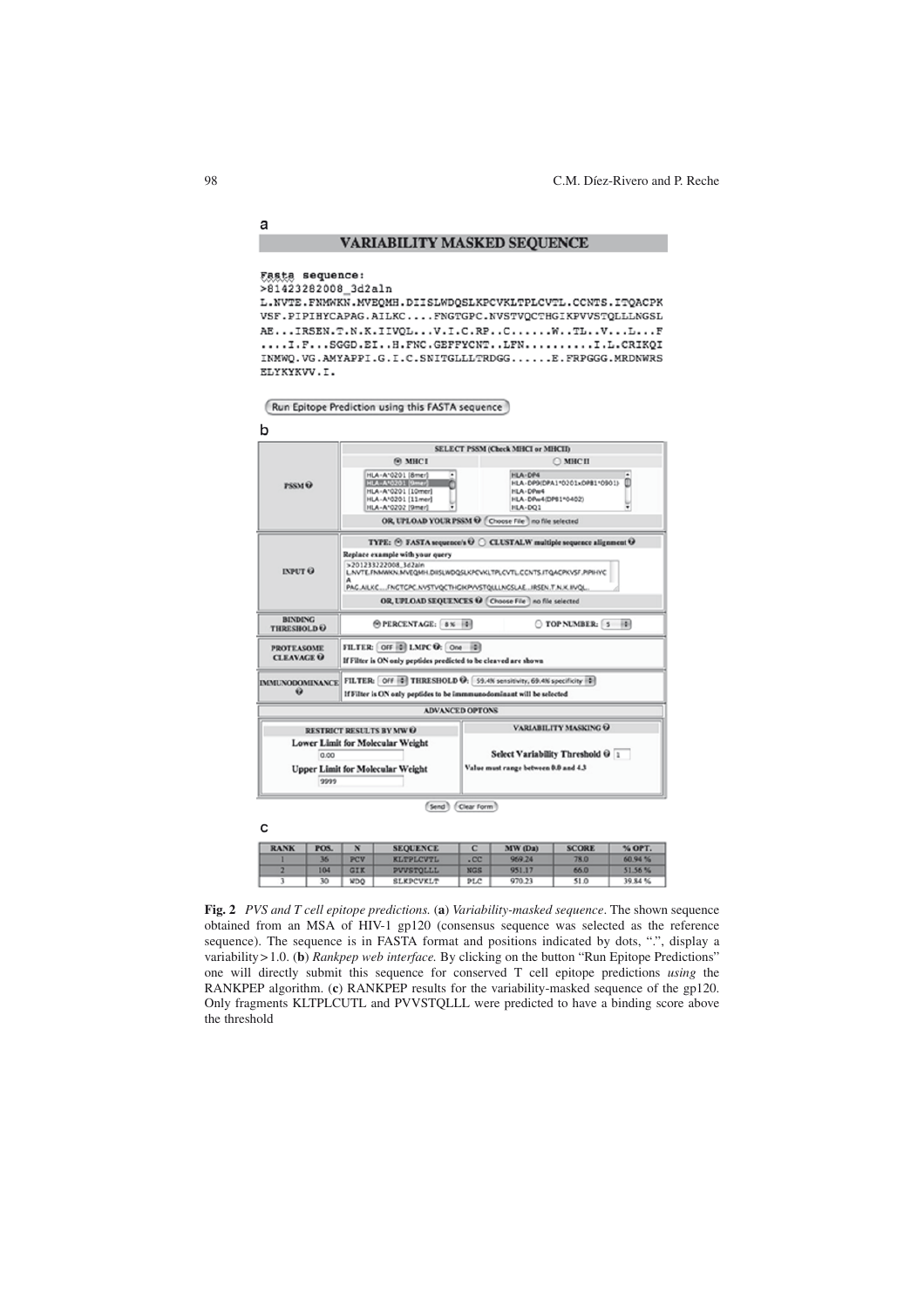Discovery of Conserved Epitopes Through Sequence Variability Analyses 99

which implements several features that are thought to facilitate epitope-vaccine design. Next we will discuss such features using HIV-1 as the pathogenic model.

PVS can be used to facilitate the identification of conserved T cell epitopes. As an example we used an MSA from the HIV-1 gp120 protein (see Sect. 1 for details) to first obtain a variability masked sequence (Fig. 2a), which was subsequently targeted for the prediction of CD8+ T cell epitopes restricted by the HLA I molecule A\*0201 (Fig. 2b). Interestingly, only two T cell epitopes (KLTPLCVTL and PVVSTQLLL) were predicted to have a binding score above the threshold (Fig. 2c) In comparison, the complete gp120 sequence (strain H2XB2) would yield 10 different epitopes. Thus, regardless of the predictive power of RANKPEP, this strategy saves the time, effort and resources that one will need to confirm nonconserved T cell epitopes that are not as suitable for epitope-vaccine design.

PVS results can also be useful for the identification of conserved B cell epitopes, the antigenic determinants of Abs. For example, the ectodomain of HIV-1 gp41 is known to be the target of various broadly neutralizing Abs (Zolla-Pazner 2004). When PVS is run with an MSA of this protein, 7 highly conserved fragments of 6 of more residues are returned (Table 1). Interestingly, fragments WGCSGK and WLWYIK encompass the antigenic determinants of the monoclonal Abs CL3 and ZE10, both broadly neutralizing. As we can see, the targets of broadly neutralizing Abs lie within conserved fragments.

Abs only recognize solvent-exposed epitopes, and most of them are conformational –although, some can also be linear–. To help identifying solvent-exposed fragments, PVS also allows exploring the location ofthe conserved fragmentsin the 3D-structure of the protein (when available). The use of such solvent-exposed conserved fragments as immunogens greatly increases the chance of raising Abs that are both, crossreactive with the native antigen and broadly neutralizing. For example, Table 2 shows that there are only eight highly conserved fragments lying within the reported gp120 structure (PDB 1RZK, chain G).

However, by mapping the conserved gp120 fragments onto the 3D-structure (Fig. 3) one could see that only fragment 2 and fragment 3 and significant portions of fragments 1, 4 and 6 are accessible to the solvent. Therefore, these solvent-exposed

| N                        | <b>Start</b> | End | Sequence                      |
|--------------------------|--------------|-----|-------------------------------|
|                          |              |     | STMGAAS                       |
| $\overline{2}$           |              | 25  | TLTVQARQLLSGIVQQQ             |
| 3                        | 27           | 55  | NLLRAIEAQQHLLQLTVWGIKQLQARVLA |
| $\overline{4}$           | 62           | 67  | <b>DOOLLG</b>                 |
| 5                        | 69           | 74  | <b>WGCSGK</b>                 |
| 6                        | 87           | 92  | SWSNKS                        |
|                          | 153          | 158 | WLWYIK                        |
| $\overline{\phantom{0}}$ |              | .   | $\cdot$ $\cdot$<br>. .        |

**Table 1** Conserved fragments in the ectodomain of HIV-1 gp41 calculated by PVS

Fragments were selected to have six or more consecutive residues with  $H \leq 1$ , and were obtained form an MSA of the HIV-1 gp41 ectodomain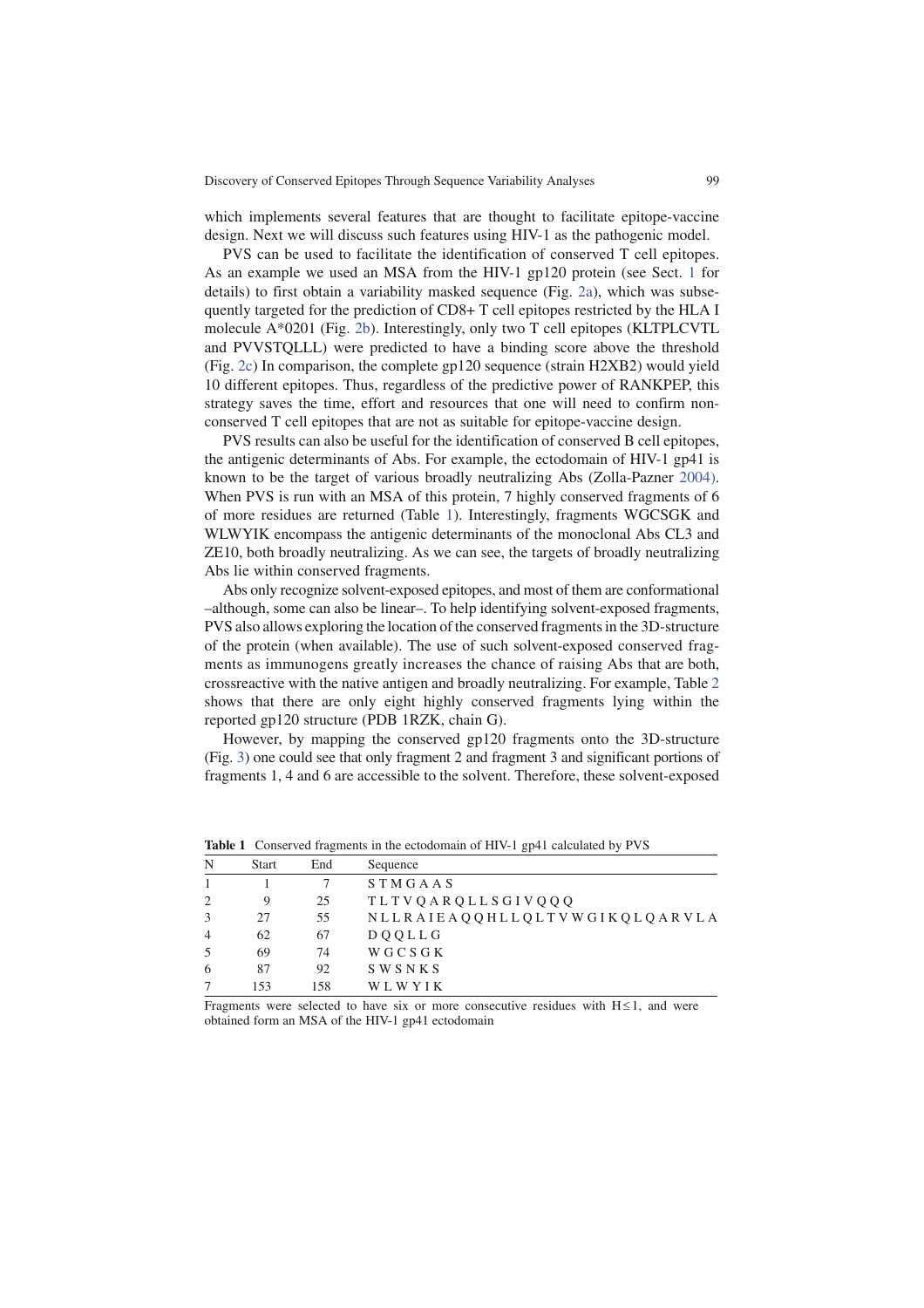|                |              |     | $\sigma$ r                  |
|----------------|--------------|-----|-----------------------------|
| N              | <b>Start</b> | End | Sequence                    |
| $\mathbf{1}$   | 22           | 44  | DIISLWDOSLKPCVKLTPLCVTL     |
| 2              | 52           | 61  | <b>ITOACPKVSF</b>           |
| 3              | 63           | 73  | PIPIHYCAPAG                 |
| $\overline{4}$ | 93           | 119 | NVSTVOCTHGIKPVVSTOLLLNGSLAE |
| .5             | 202          | 209 | GEFFYCNT                    |
| 6              | 232          | 242 | <b>CRIKOIINMWO</b>          |
| 7              | 261          | 273 | SNITGLLLTRDGG               |
| 8              | 289          | 303 | MRDNWRSELYKYKVV             |
|                |              |     |                             |

**Table 2** Conserved fragments of the HIV-1 glycoprotein gp120 calculated by PVS

Fragments were selected to have eight or more consecutive residues with  $H \leq 1$ , and were obtained from an MSA of HIV-1 gp120 (See Material and Methods). The "Map structure variability" task was selected and chain G of PDB 1RZK containing the 3D-coordinates of HIV-1 gp120 was entered in the server. Relevant sequence in PDB is considerably shorter than that of MSA, and only those fragments mapping within the PDB sequence are reported by the server



**Fig. 3** *Exploring solvent accessibility of conserved fragments.* Arrow shows the location of fragment 2 (ITQACPKVSF) in the 3D-structure of gp120 (chain G of PDB 1RZK). It was located on the 3D-structure by simply clicking on the corresponding fragment shown under the linear representation of gp120

fragments are the only peptides from HIV-1 gp120 that may elicit both crossneutralizing cross-reactive Abs with the native gp120.

**Acknowledgments** The work and the authors were supported by grant SAF2006-07879 from the "Ministerio de Educación y Ciencia" of Spain to PR.